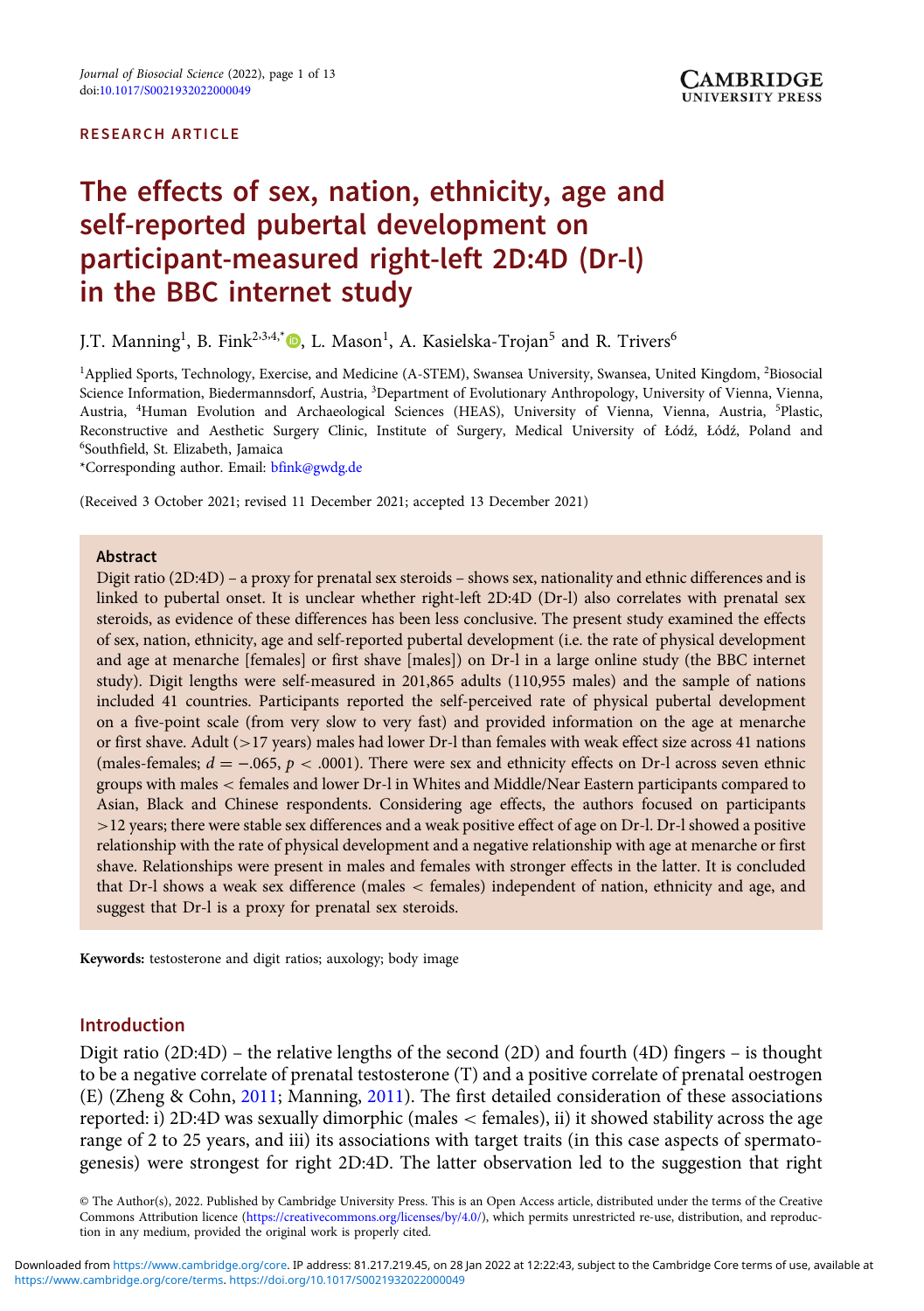2D:4D was more sensitive to prenatal sex steroids than left 2D:4D (Manning *et al.*, [1998](#page-11-0)). Many later studies have found right 2D:4D to be lower than left 2D:4D and more sexually dimorphic (for meta-analysis see Hönekopp & Watson, [2010\)](#page-11-0). The side difference in 2D:4D suggests that the magnitude of right-left 2D:4D (Dr-l) may also be a correlate of prenatal sex steroids. This possibility was first suggested in connection with hand preference (Manning et al., [2000](#page-11-0)) and considered in detail by Manning [\(2002](#page-11-0); for overall sex differences p. 21-22, spermatogenesis p. 27-30, waist-to-hip ratio p. 32-37, oestrogen levels p. 37-38). Subsequently, low Dr-l (putatively high prenatal T and low prenatal E) has been linked to a diverse set of sex-dependent traits such as the implicit need for power (Schultheiss et al., [2019\)](#page-12-0) and elite performance in rugby (Bennett et al., [2010](#page-11-0)).

Side differences in sexually dimorphic traits have been noted by Tanner ([1990](#page-12-0)), who suggested that in humans such traits tend to be more intensely expressed in the "male form" on the right side of the body and in the "female form" on the left. Such lateralization can be seen in true hermaphrodites in which the ovary is more often found on the left side of the body (Mittwoch & Mahadevaiah, [1980](#page-12-0)). It also extends to the directional asymmetry of cognitive abilities. Men and women with right-larger gonads return high scores in male-favouring cognitive tasks and high scores in female-favouring tasks are linked to left-larger gonads in both sexes (Kimura, [1994\)](#page-11-0). Patterns of development may shed light on the early origin of such side differences in ontogeny. In a mouse model, a molecular marker of cartilage differentiation  $(Sox9)$  shows sex differences in right paw 2D:4D (males < females) by embryonic day 17 but 2D:4D dimorphism is not found in the left paw. However, by embryonic day 21, both right and left paws show significant 2D:4D sex-dimorphism (Zheng & Cohn, [2011\)](#page-12-0). This indicates that the sexually dimorphic 2D:4D ratio in mice develops during a narrow window in early ontogeny and that the developmental rate of dimorphism differs between the right and left sides. Of relevance to the prenatal determination of Dr-l, Baxter et al. ([2020](#page-11-0)) have reported associations between maternal sex steroids and offspring 2D:4D in a New World primate (Titi monkeys). In this species, sex differences in right 2D:4D are similar to that of humans (males < females). Maternal urine samples were collected 15–20 weeks before birth and assayed for T and E. High maternal concentrations of T and low levels of E were associated with low Dr-l.

In common with 2D:4D, the Dr-l may also be sexually dimorphic in humans (males < females) (e.g. Manning, [2002](#page-11-0), p. 27-30; Manning & Fink, [2008](#page-11-0)). However, the evidence for the sex difference in Dr-l is mixed with some samples showing no dimorphism (e.g. Manning, [2002,](#page-11-0) p. 21-22; Putz et al., [2004\)](#page-12-0), and little is known about its variation among nations and ethnic groups, whether it is stable with age and whether it relates to patterns of development. The present study considers Dr-l in the context of these variables using data from a large online sample (the British Broadcasting Company [BBC] internet study).

Previous research has documented associations between 2D:4D, Dr-l and prenatal sex steroids (see Breedlove, [2010](#page-11-0) for a review), including more recent research on associations between Dr-l and single-nucleotide polymorphisms (Zhanbing et al., [2019](#page-12-0); Zhang et al., [2021\)](#page-12-0). However, these studies shed little light on whether Dr-l is sexually dimorphic and whether it correlates with many sexually dimorphic behavioural and physiological traits. Manning et al. [\(2007\)](#page-11-0) and Manning and Fink ([2008](#page-11-0)) have considered sex differences in a large ( $n > 255,000$ ) sample of self-reported 2D:4D and Dr-l in the BBC internet study. Both 2D:4D and Dr-l were sexually dimorphic (males  $\lt$  females) with an effect size for the former of right hand  $d = .20$ , left hand  $d = .15$ and the latter  $d = .07$ , all  $p < .0001$ . These effect sizes are attenuated by imprecise finger measurement due to self-reported surveys. For example, mean sex differences in experimenter-measured 2D:4D are approximately  $d = .40$  to .60 (Manning, [2002\)](#page-11-0). However, it is important to note that effect sizes for sex differences in Dr-l are less than half for those of 2D:4D. Perhaps, as a consequence of such small effect sizes, it remains unclear whether sexual dimorphism in Dr-l is widespread within and between national and ethnic groups.

Concerning correlations between Dr-l and sexually dimorphic traits, there are several examples in the literature for sex-dependent diseases and their links with patterns of development. One such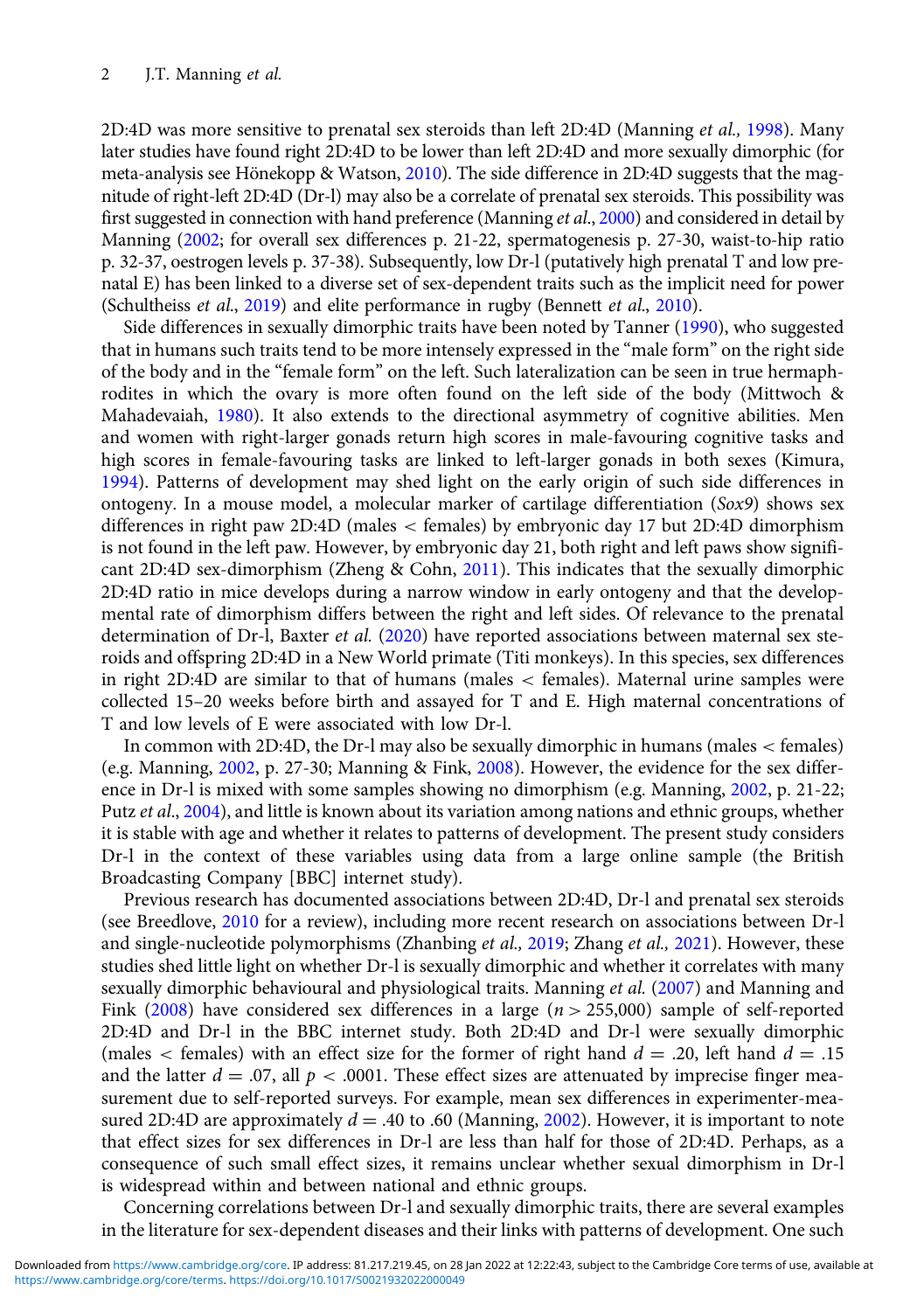is the association between breast cancer, left-handedness and Dr-l. Muller *et al.* ([2012\)](#page-12-0) reported evidence from patterns of 2D:4D and Dr-l that suggested high prenatal T and E were linked to an increase in breast cancer risk. Left-handedness is associated with high prenatal T and increased risk of breast cancer in women (Ramadhani et al., [2005\)](#page-12-0) and low Dr-l (high prenatal T) is related to a left-hand preference (Manning et al., [2000;](#page-11-0) Manning & Peters, [2009\)](#page-11-0). Early age at menarche has also been linked to increased risk of breast cancer and 2D:4D, particularly right-hand 2D:4D, has been reported to be negatively associated with age at menarche (e.g. Matchock, [2008](#page-11-0); Manning & Fink, [2011\)](#page-11-0). In this regard, Dr-l may be associated with developmental patterns during puberty, including age at initiation of puberty in both girls and boys.

The present study explores the effects of sex, nation, ethnicity, age and self-perceived rate of physical development during puberty on participant-measured Dr-l. As a working hypothesis, it is assumed that Dr-l is a negative correlate of prenatal T and a positive correlate of prenatal E. Thus, Dr-l should show a sex difference (males < females) that is widespread across nations and ethnic groups and stable across age groups. Concerning the measures of pubertal development (selfperceived rate of physical development and age at menarche [females] or age that shaving began [males]), there is evidence that the timing of puberty is one correlate of prenatal androgenization. For example, high prenatal T is linked to late spermarche in boys (Cohen-Bendehan et al., 2005) and animal models have confirmed this association in males (Dela Cruz & Pereira, [2012](#page-11-0)). Therefore, it is predicted that high Dr-l will be linked to faster rates of self-perceived physical pubertal development across nations and ethnic groups.

## Methods

The BBC internet study was a multi-ethnic and multi-national survey, hosted by the BBC on their Science and Nature website. It comprised around 200 questions concerning cognitive and behavioural tests and included information on demographics, personality, sexual behaviour, and physical characteristics, such as 2D:4D (see Reimers, [2007](#page-12-0) for further details). A total sample of 255,116 participants completed all study tasks. In addition to ethnicity (Asian/Asian British, Black/Black British, Black other, Chinese, Middle/Near Eastern, Mixed Ethnic, White), participants provided information about their sex (male or female), age (integer 0 to 99 years), and where they resided (the United Kingdom, then 240 other countries). The predominant ethnicity was "White" (reported by 84.1% of participants), and the most commonly represented nations were the United Kingdom (46.9%), the United States (27.7%), Canada (5.2%), and Australia (3.6%) with 11 other nations represented by  $n > 1,000$  participants.

Participants responded to a two-question item concerning their self-perceived physical developmental rate at puberty. The questions were phrased as follows:

"Compared to your classmates at school, was your rate of physical development, e.g. facial hair, breast development, during puberty". Response options ranged from 1 (very slow) to 5 (very fast).

"How old were you when you started puberty (either when you started your first period or when you started shaving?)" Response options ranged up to 999 years old and these included some extreme values (0 years to 132 years). Therefore, the authors followed Manning and Fink [\(2011\)](#page-11-0) in restricting the analyses to a range of 8 years to 17 years.

Participants self-measured 2D and 4D of right and left hands using the methodology of Manning et al. [\(1998](#page-11-0)). They viewed a diagram of the hand and were instructed to measure their fingers on the ventral side of the digit from the fingertip to the most proximal crease with a conventional ruler. Measurements were reported to the nearest millimetre using dropdown menus. The 2D:4D was calculated by dividing the 2D by 4D digit lengths and Dr-l (the difference of rightminus left-hand 2D:4D) resulted from subtracting left from right 2D:4D. In the present study, the initial analyses were restricted to adults  $(>17$  years) and in further analyses, considering the effect of age on Dr-l, the participants were  $>12$  years. As in earlier reports, the tails of the 2D:4D distributions were removed by considering right and left 2D:4D within the range of  $\geq$ 0.80 to  $\leq$ 1.20.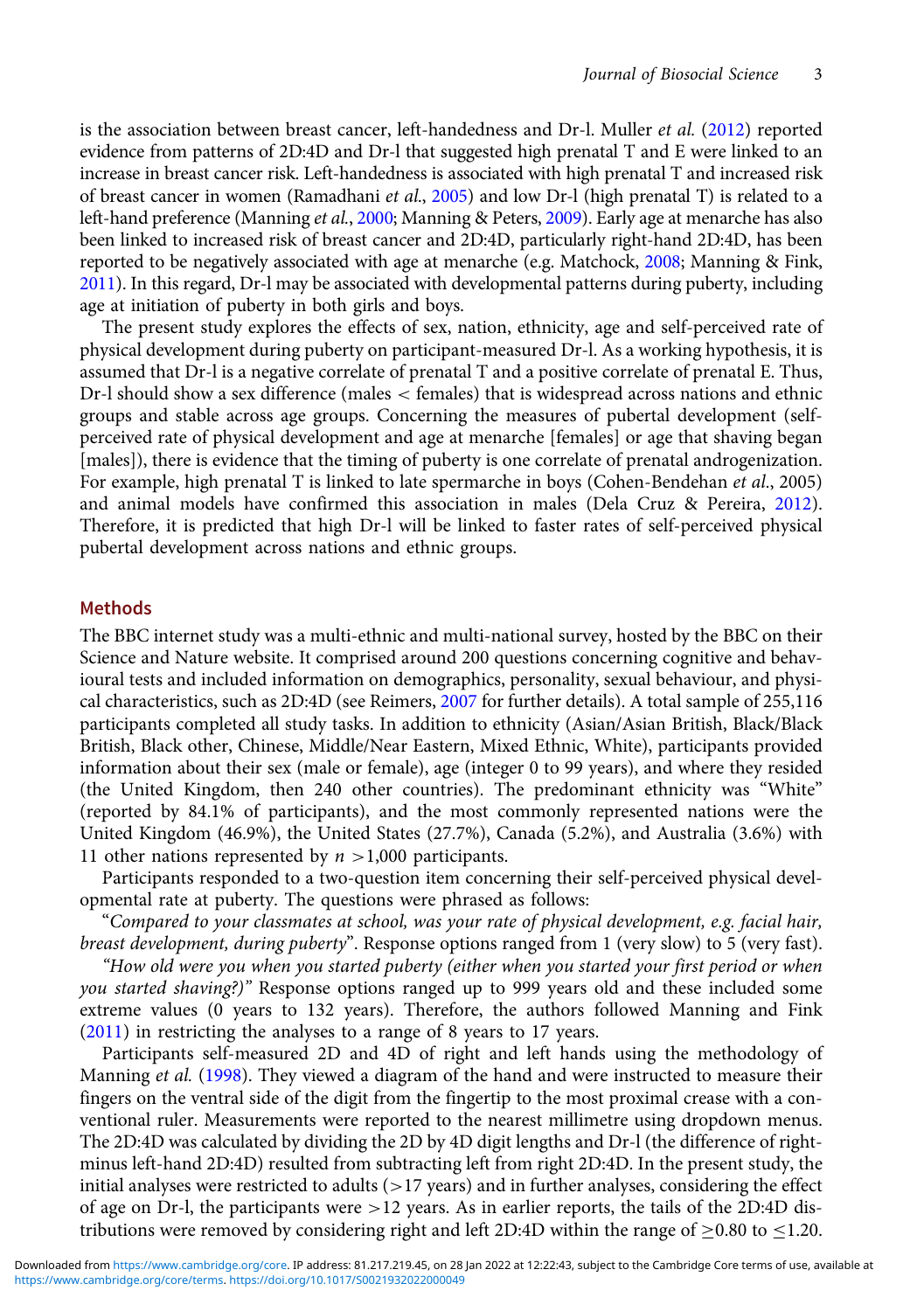## Results

## Descriptive statistics

The adult sample comprised 201,865 participants (110,955 males) of ages 18 to 99 years  $(M = 31.78, SD = 11.08)$  and the national sample included participants from 41 countries.

Dr-l in the adult sample ranged from  $-.400$  to .400 with a mean of .001 ( $SD = .042$ ). There was no indication for right or left skew of the Dr-l distribution (skew = .193) but it appeared leptokurtic with a higher and sharper central peak compared to the normal distribution (kurtosis  $= 7.921$ ).

## Sex and ethnic differences

There was a sex differences for Dr-l in the total sample and across nations with males having smaller values than females (males  $M = -0.01$ ,  $SD = 0.040$ ; females  $M = 0.002$ ,  $SD = 0.043$ ,  $F[1,201863] = 195.61$  $F[1,201863] = 195.61$  $F[1,201863] = 195.61$ ,  $p < .0001$ ). Table 1 reports descriptive statistics of male and female Dr-l by nation together with effect sizes (Cohen's  $d$ ) for the sex difference (Figure [1](#page-6-0)). The mean effect size (male Dr-l – female Dr-l) was  $d = -.065$  (a negative value denotes Dr-l male  $\lt$  female) and this differed from zero  $(t[40] = 4.88, p < .0001)$ .

With regard to ethnicity in the total sample, mean (SD's and SE's) values of Dr-l for seven ethnic groups are given in Table [2](#page-7-0). Effect sizes for the sex differences varied from  $d = -0.05$ (Chinese) to −.12 and −.10 (Black/Black British and Black other, respectively). All values of d were negative, denoting lower mean Dr-l in males compared to females. A 2 (sex)  $x$  7 (ethnicity) ANOVA with Dr-l as dependent variable showed an effect of sex ( $F[1,200597] = 32.45$ ,  $p < .0001$ ) and ethnicity  $(F[6,200597] = 8.84, p < .0001)$  but no interaction of sex  $*$  ethnicity  $(F[6,200597] =$ 0.83,  $p = .549$ ). The mean sex difference was .003 independent from ethnicity. Whites and Middle/ Near Eastern participants had the lowest mean Dr-l and Black participants had the highest mean Dr-l values. Significant differences were found for comparisons between Asian/Asian British vs. Black/Black British (mean difference =  $-0.002$ ,  $p < 0.05$ ), Black other (-0.003,  $p < 0.01$ ), and White  $(.001, p < .01)$  participants; for Black/Black British vs. Middle/Near Eastern  $(.004, p < .01)$  and White (.004,  $p < .01$ ) participants; for Black other vs. Middle/Near Eastern (.005,  $p < .001$ ), Mixed Ethnic (.003,  $p < .05$ ), and White (.004,  $p < .0001$ ) participants; for Chinese vs. Middle/Near Eastern (.003,  $p < .01$ ), and White (.003,  $p < .0001$ ) participants; for Middle/Near Eastern vs. Mixed Ethnic (-.002,  $p < .05$ ) participants; and for Mixed Ethnic vs. White (.001,  $p < .01$ ) participants. The absence of an interaction between sex and ethnicity suggests that the effects on Dr-l were independent from one another.

## Sex and age effects

To examine the effects of sex and age on Dr-l, the authors considered participants >12 years of age. The analysis focused on year groups with  $n > 1,000$  participants to maintain sufficient statistical power; thus, in the data set this included participants 13 to 57 years (Table [3\)](#page-8-0).

A 2 (sex) x 45 (age) ANOVA with Dr-l as dependent variable showed an effect of sex  $(F[1,227052] = 121.80, p < .0001)$  and a much smaller (but significant) effect of age  $(F[44,227052] = 1.88, p < .001)$  but no interaction of sex  $*$  age  $(F[44,227052] = 0.87,$  $p = .711$ ). Males had lower Dr-l than females (mean difference  $= .003$ ). The absence of an interaction between sex and age suggests that the effects on Dr-l were independent from one another.

Because the prior analysis of ethnicity influences on Dr-l showed a small but significant effect, the authors performed the analysis of sex and age effects on Dr-l again, this time restricting the sample to the largest ethnic group, i.e. White participants. There was an effect of sex  $(F[1,191385] = 110.80, p < .0001)$  and age  $(F[44,191385] = 1.88, p < .001)$  but no interaction of sex  $*$  ethnicity (F[44,191385] = 0.93,  $p = .608$ ). Thus, the effects of sex and age are essentially the same in the total sample and for White participants only.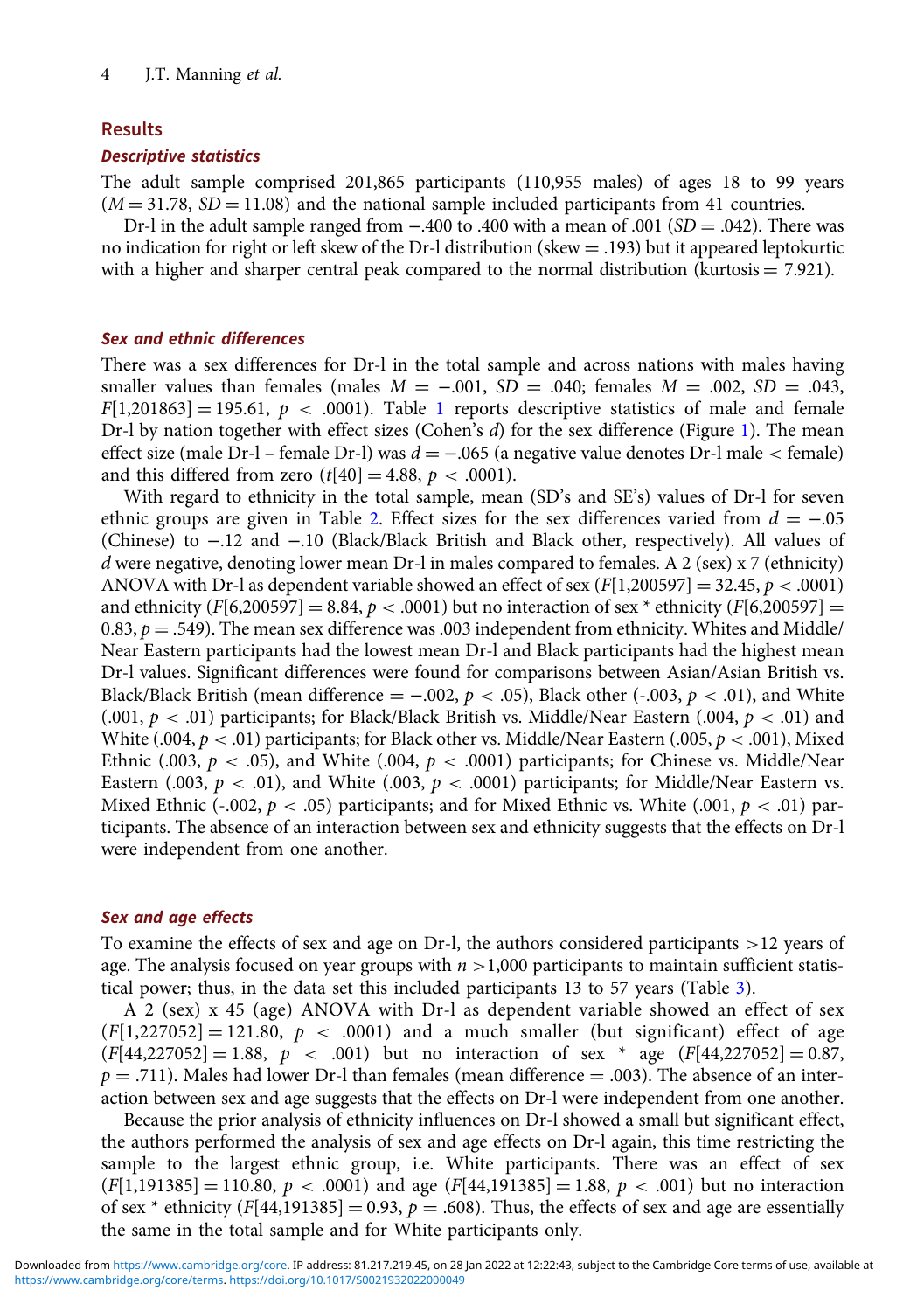<span id="page-4-0"></span>Table 1. Descriptive statistics (sample sizes, means and SD's) for male and female Dr-l in 41 nations. A negative value of Cohen's d effect size denotes the male mean Dr-l is lower than the female mean Dr-l

|                 |                | <b>Males</b> |           |                |             |           |         |
|-----------------|----------------|--------------|-----------|----------------|-------------|-----------|---------|
| <b>Nations</b>  | $\overline{n}$ | M            | <b>SD</b> | $\overline{n}$ | M           | <b>SD</b> | d       |
| Argentina       | 125            | .002         | .045      | 78             | $-.002$     | .048      | .090    |
| Australia       | 4103           | $-.001$      | .039      | 3690           | .002        | .039      | $-.080$ |
| Austria         | 213            | $-.005$      | .042      | 170            | $-.004$     | .037      | $-.030$ |
| Belgium         | 764            | $-.003$      | .036      | 499            | 6.000E-5    | .041      | $-.080$ |
| <b>Brazil</b>   | 170            | $-.001$      | .046      | 109            | .003        | .040      | $-.090$ |
| <b>Bulgaria</b> | 172            | .001         | .043      | 186            | $-.003$     | .037      | .100    |
| Canada          | 5723           | .004         | .038      | 5279           | .002        | .043      | $-.040$ |
| China           | 169            | 2.000E-5     | .036      | 124            | .004        | .044      | $-.100$ |
| Croatia         | 95             | $-.003$      | .030      | 102            | .001        | .027      | $-.140$ |
| Czech           | 146            | $-.002$      | .030      | 94             | 3.000E-4    | .033      | $-.070$ |
| Denmark         | 380            | $-.006$      | .034      | 347            | $-.003$     | .036      | $-.090$ |
| Finland         | 875            | $-.001$      | .035      | 675            | 2.000E-4    | .035      | $-.030$ |
| France          | 535            | $-.004$      | .035      | 376            | .004        | .034      | $-.230$ |
| Germany         | 866            | $-.002$      | .038      | 546            | .002        | .034      | $-.110$ |
| Greece          | 420            | $-.001$      | .037      | 392            | $-.001$     | .039      | .000    |
| Hungary         | 97             | $-.003$      | .027      | 103            | .004        | .035      | $-.220$ |
| Iceland         | 85             | $-.004$      | .025      | 88             | $-.001$     | .052      | $-.070$ |
| India           | 2274           | 5.000E-5     | .040      | 577            | .005        | .047      | $-.120$ |
| Ireland         | 2307           | $-.001$      | .039      | 2177           | $-4.000E-4$ | .044      | $-.010$ |
| <b>Israel</b>   | 195            | 4.000E-4     | .034      | 131            | .004        | .038      | $-.121$ |
| Italy           | 248            | $-.002$      | .032      | 166            | .005        | .041      | $-.190$ |
| Japan           | 289            | .002         | .038      | 163            | .004        | .039      | $-.050$ |
| Malaysia        | 418            | 4.000E-4     | .034      | 350            | .001        | .043      | $-.040$ |
| Mexico          | 208            | $-2.000E-4$  | .041      | 131            | .005        | .045      | $-.120$ |
| N Zealand       | 970            | $-.002$      | .038      | 954            | .003        | .040      | $-.130$ |
| Netherlands     | 1172           | $-.004$      | .039      | 798            | $-.002$     | .039      | $-.050$ |
| Norway          | 305            | $-.003$      | .032      | 213            | .001        | .040      | $-.110$ |
| Pakistan        | 245            | $-.001$      | .041      | 72             | $-.002$     | .040      | .020    |
| Phillipines     | 190            | .003         | .045      | 201            | .001        | .052      | .040    |
| Poland          | 197            | $-.005$      | .042      | 225            | .002        | .044      | $-.160$ |
| Portugal        | 187            | .001         | .042      | 139            | .002        | .039      | $-.040$ |
| Romania         | 166            | .001         | .042      | 173            | $-.004$     | .035      | .130    |
| Russia          | 88             | $-.010$      | .036      | 96             | $-.006$     | .043      | $-.100$ |
| Singapore       | 817            | .002         | .040      | 944            | .003        | .041      | .120    |
| Spain           | 468            | $-.001$      | .045      | 289            | .003        | .039      | $-.090$ |

(Continued)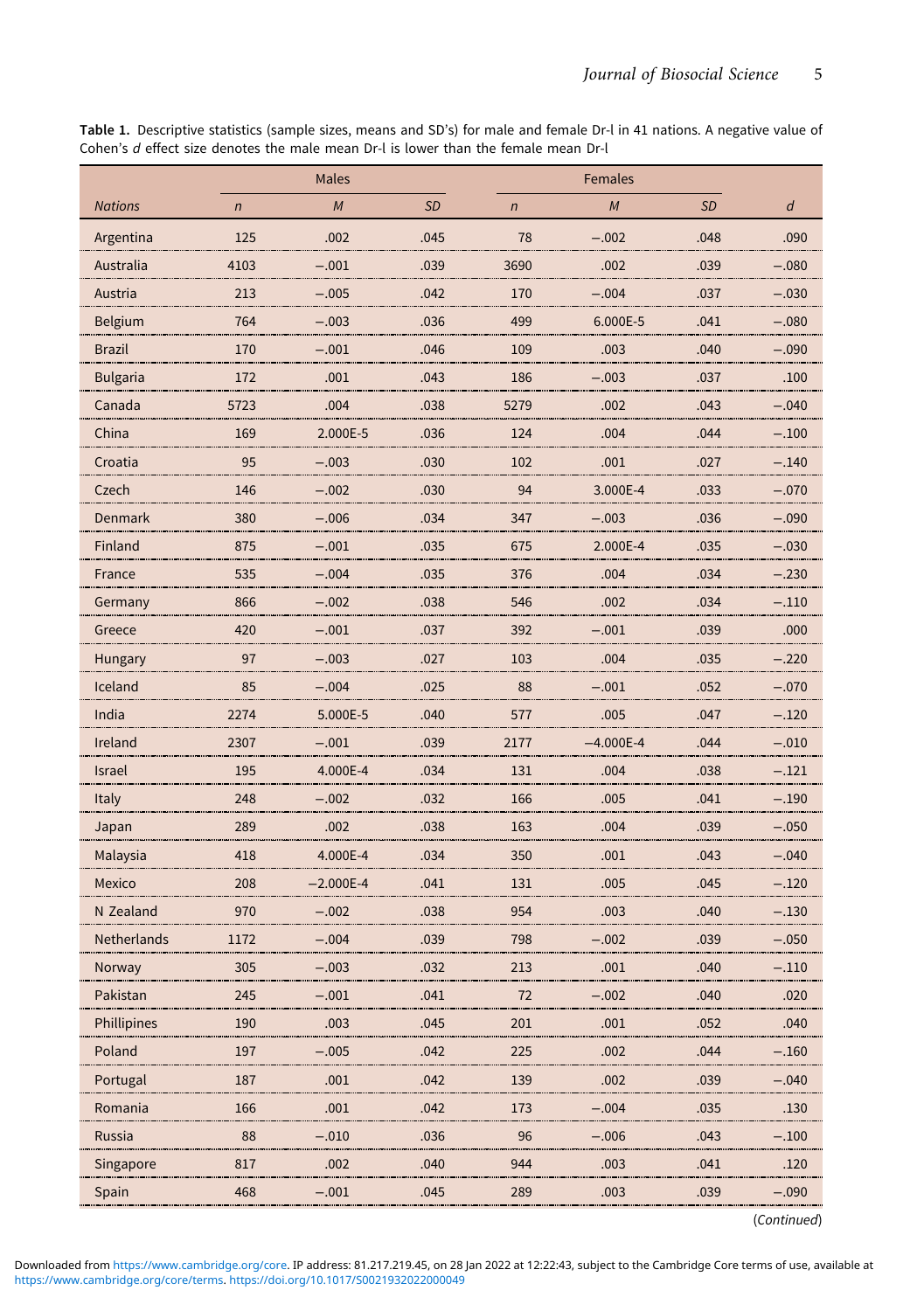#### Table 1. (Continued)

|                |       | Males    |               |       | <b>Females</b> |                   |         |  |
|----------------|-------|----------|---------------|-------|----------------|-------------------|---------|--|
| <b>Nations</b> |       |          | $\varsigma$ r |       | M              | SD.               |         |  |
| Sweden         | 760   | .001     | .037          | 386   | .002           | .038              | $-030$  |  |
| Switzerland    | 323   | .001     | .034          | 206   | .004           | 040               | $-.080$ |  |
| Turkey         | 653   | 9.000F-5 | 039           | 595   | $-2.000F - 4$  | $\bigcap_{i=1}^n$ | 007     |  |
| <b>UK</b>      | 51324 | $-.001$  | .040          | 40207 | .002           | 042               | $-.070$ |  |
| <b>UAE</b>     | 169   | $-.002$  | .032          |       | .008           | <b>050</b>        | $-.240$ |  |
|                | 24571 | 2 NNNF-4 | .043          | 198   | oos            |                   |         |  |

## Pubertal physical development

The self-perceived rate of pubertal physical development is a subjective measure and that of age at menarche/first shave is an objective measure. To establish whether the former is related to the latter, the authors examined relationships between the two variables. For females ( $n = 88,963$ ), the correlation was  $r = -.58$ ,  $p < .0001$ . For males ( $n = 102,572$ ), it was  $r = -.38$ ,  $p < .0001$ .

A series of linear regression analyses were performed with self-perceived pubertal physical development (females and males), age at menarche (females) or first shave (males) as the dependent variables, and Dr-l, right or left 2D:4D together with participant's age, as independent variables. These analyses were conducted separately for female and male participants, first with the total sample and then for White participants only.

In females ( $n = 90,031$ ), Dr-1 ( $B = .24$ , SE  $B = .08$ , beta = .01,  $p < .01$ ) and participant's age  $(B = -.004, SE B = .0003, beta = -.04, p < .0001)$  predicted self-perceived pubertal physical developmental rate albeit in opposite directions (i.e. a positive association for the former and a negative association for the latter). Dr-l was negatively associated with age at menarche  $(n = 89,228; B = -.34, SE B = .11, beta = -.01, p < .01)$  and positively with participant's age  $(B = .005, SE B = .0005, beta = .04, p < .0001)$ . Similar findings were obtained with right 2D:4D for self-perceived pubertal physical developmental rate ( $B = .44$ ,  $SE B = .07$ , beta = .02,  $p < .0001$ ; participant's age  $B = -.004$ ,  $SE B = .0003$ ,  $beta = -.04$ ,  $p < .0001$ ) and age at menarche  $(B = -.37, SE B = .02, beta = -.01, p = .0001;$  participant's age  $B = .005, SE B = .0005, beta = .04$ ,  $p < .0001$ ). Left 2D:4D was also positively related to self-perceived pubertal physical developmental rate  $(B = .29, SE B = .07, beta = .01, p < .0001$ ; participant's age  $B = -.004, SE B = .0003$ , beta =  $-0.04$ , p < .0001) but not to age at menarche (B =  $-0.14$ , SE B = .10, beta =  $-0.005$ , p = .16; participant's age  $B = .005$ ,  $SE B = .0005$ ,  $beta = .04$ ,  $p < .0001$ ).

In common with females, male Dr-l was positively related to self-perceived pubertal physical developmental rate ( $n = 109,723$ ;  $B = .15$ ,  $SE B = .07$ ,  $beta = .01$ ,  $p < .05$ ; participant's age  $B = -0.003$ , SE  $B = 0.0003$ , beta =  $-0.04$ ,  $p < 0.001$  and negatively related to age a first shave (*n*  $= 102,785, B = -.38, SE B = .12, beta = -.010, p < .01;$  participant's age  $B = .02, SE$  $B = .0004$ , beta = .11,  $p < .0001$ ). Similarly, right 2D:4D was positively associated with selfperceived pubertal physical developmental rate ( $B = .14$ ,  $SE B = .06$ ,  $beta = .01$ ,  $p < .05$ ; age  $B = -0.003$ , SE  $B = 0.0003$ , beta = -0.04,  $p < 0.0001$  and negatively related to age at first shave  $(B = -.22, SE B = .099, beta = -.01, p < .05)$ . In contrast, left 2D:4D was not related to self-perceived pubertal physical developmental rate ( $B = .05$ ,  $SE B = .06$ ,  $beta = .001$ ,  $p = .431$ ; participant's age  $B = -.003$ ,  $SE B = .0003$ ,  $beta = -.04$ ,  $p < .0001$ ), nor was it correlated with age at first shave  $(B = .04, SE B = .10, beta = .001, p = .70;$  participant's age  $B = .02, SE B = .0004, beta = .11,$  $p < .0001$ ).

Considering White participants only revealed essentially the same findings as with the total sample. The analyses were as follows: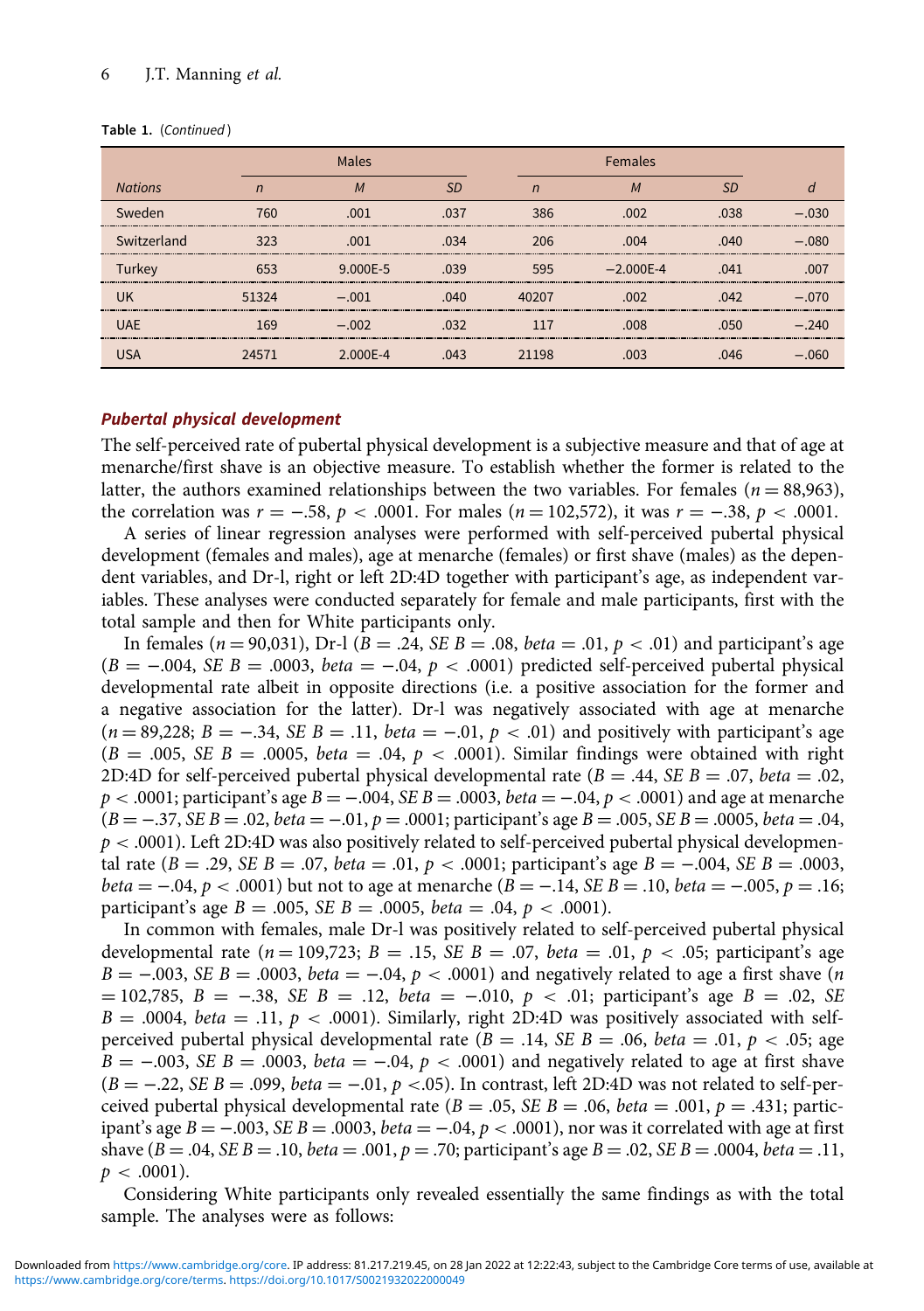<span id="page-6-0"></span>

Figure 1. Effect sizes (Cohen's d) for the sex difference in right-left 2D:4D (Dr-l) from participants of 41 nations.

For females ( $n = 76,835$ ), Dr-l ( $B = .25$ , SE  $B = .09$ , *beta* = .01,  $p < .01$ ) and participant's age  $(B = -.004, SE B = .0003, beta = -.05, p < .0001)$ , were significantly related to self-perceived pubertal physical development rate and age. Dr-l was negatively associated with age at menarche  $(n = 76,188; B = -.38, SE B = .12, beta = -.010; p < .01)$  and positively with participant's age  $(B = .003, SE B = .0005, beta = .03, p < .0001)$ . Similar findings were again obtained with right 2D:4D (pubertal physical developmental rate,  $B = .42$ ,  $SE B = .07$ ,  $beta = .02$ ,  $p < .0001$ ; participant's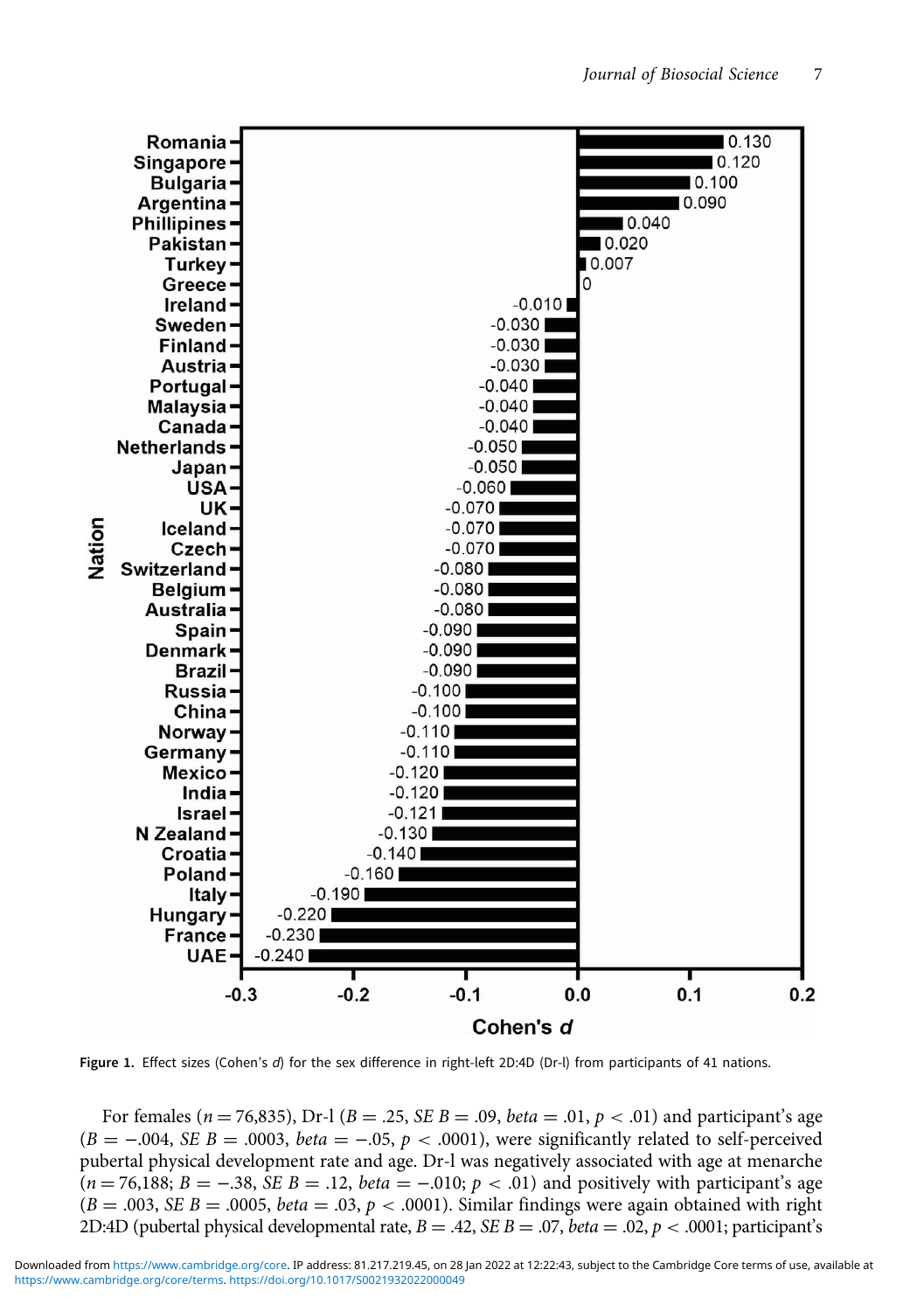<span id="page-7-0"></span>

| Table 2. Descriptive statistics (sample sizes, means, SD's and SE's) of Dr-I split by sex in seven ethnic groups. Values of t and |
|-----------------------------------------------------------------------------------------------------------------------------------|
| p for sex differences and effect sizes (Cohen's d) are given for each ethnicity. Negative values of d denote lower mean Dr-l in   |
| males compared to females                                                                                                         |

|                                |              | Males   |           |           | <b>Females</b> |      |           |           |       |         |        |
|--------------------------------|--------------|---------|-----------|-----------|----------------|------|-----------|-----------|-------|---------|--------|
| Ethnicity                      | $\mathsf{n}$ | M       | <b>SD</b> | <b>SE</b> | $\overline{n}$ | M    | <b>SD</b> | <b>SE</b> |       | р       | a      |
| Asian                          | 7958         | .0003   | .041      | .0005     | 4617           | .004 | .042      | .001      | 4.36  | < 0.001 | - 09   |
| Black/<br><b>Black British</b> | 612          | .001    | .043      | .002      | 651            | .007 | .053      | .002      | 1.98  | .048    | $-12$  |
| Black other                    | 758          | .002    | .047      | .002      | 662            | .007 | .052      | .002      | 1.93  | .054    | $-10$  |
| Chinese                        | 2148         | .002    | .040      | .001      | 2209           | .004 | .042      | .001      | .983  | .33     | $-.05$ |
| Middle/<br>Near Eastern        | 1463         | $-.001$ | .038      | .001      | 882            | .002 | .044      | .001      | 1.73  | .08     | $-07$  |
| White                          | 93836        | $-.001$ | .040      | .0001     | 77462          | .002 | .043      | .0002     | 12.66 | < 0.001 | — ი7   |
| Mixed Ethnic                   | 3603         | .0004   | .043      | .001      | 3750           | .003 | .046      | .001      | 2.59  | .0095   | $-.06$ |

age  $B = -0.004$ , SE  $B = 0.0003$ , beta =  $-0.04$ ,  $p < 0.0001$ ) and age at menarche ( $B = -0.47$ , SE  $B = 0.10$ ,  $beta = -0.02$ ,  $p < 0.001$ ; participant's age,  $B = .003$ ,  $SE B = .0005$ ,  $beta = .03$ ,  $p < .0001$ ), and with left 2D:4D (pubertal physical development rate,  $B = .27$ ,  $SE B = .08$ ,  $beta = .01$ ,  $p < .001$ ; participant's age  $B = -0.04$ , SE  $B = 0.0003$ , beta =  $-0.05$ ,  $p < 0.001$ ), and age at menarche ( $B = -0.22$ , SE  $B = 0.11$ , beta = −.008, *p* < .05; participant's age (*B* = .003, *SE B* = .0005, *beta* = .03, *p* < .0001).

For males ( $n = 93,003$ ), Dr-l ( $B = .22$ , SE  $B = .08$ , beta = .01,  $p < .01$ ) and participant's age  $(B = -.003, SE B = .0003, beta = -.04, p < .0001)$  predicted self-perceived pubertal physical development in the same directions as in females. Age at first shave was negatively related to Dr-l ( $n = 88,024$ ,  $B = -.39$ , SE  $B = .13$ , beta = -0.01,  $p < .05$ ) and positively associated with participant's age ( $B = .17$ , SE  $B = .0005$ , *beta* = 13,  $p < .0001$ ). Similarly, right 2D:4D was positively associated with self-perceived pubertal development ( $B = .14$ ,  $SE B = .07$ ,  $beta = .01$ ,  $p < .05$ ; participant's age  $B = -.003$ , SE  $B = .0003$ , beta = -0.04, p < .0001) and negatively with age at first shave  $(B = -.30, SE B = .11, beta = -.009, p < .01$ ; participant's age  $B = .17$ , SE  $B = 0.0005$ , beta = .13,  $p = < 0.0001$ ). There were no significant relationships between left 2D:4D and self-perceived pubertal development ( $B = -.001$ , SE B = .07, beta = .00007, p = .982; participant's age  $B = -0.003$ ,  $SE B = 0.0003$ ,  $beta = -0.04$ , p < .0001), or age at first shave  $(B = -.03, SE B = .11, beta = .001, p = .76;$  participant's age  $B = .02$ , SE  $B = .0005$ , *beta* = .13,  $p < .0001$ ).

Therefore, high values of Dr-l were associated with faster rates of self-perceived physical development (females and males; Figure [2](#page-9-0)), earlier menarche (females) or earlier age at first shave (males) and this applied to participants in the total sample and for White participants only.

## **Discussion**

The present study found that Dr-l from participant-measured digit lengths is sexually dimorphic such that, in comparison to females, males tend to have lower 2D:4D in their right hand compared to their left (male Dr-l < female Dr-l). The dimorphism remained significant after the effect of age was removed. The effect size of the sex difference (males-females) across 41 nations was  $d = -0.065$ , i.e. it is less than that for 2D:4D (right hand  $d = 2.0$ , left hand  $d = 0.15$ ). Across the national sample, there was one country with no difference in male-female Dr-I (Greece,  $d = 0$ ), seven nations with male > female Dr-l (ranging from  $d = -0.007$  [Turkey] to .130 [Romania], and 33 nations with male < female Dr-l (ranging from  $d = -0.010$  [Ireland] to  $-0.240$  [United Arab Emirates]). Further analysis revealed an effect of ethnicity with low Dr-l in Whites and Middle-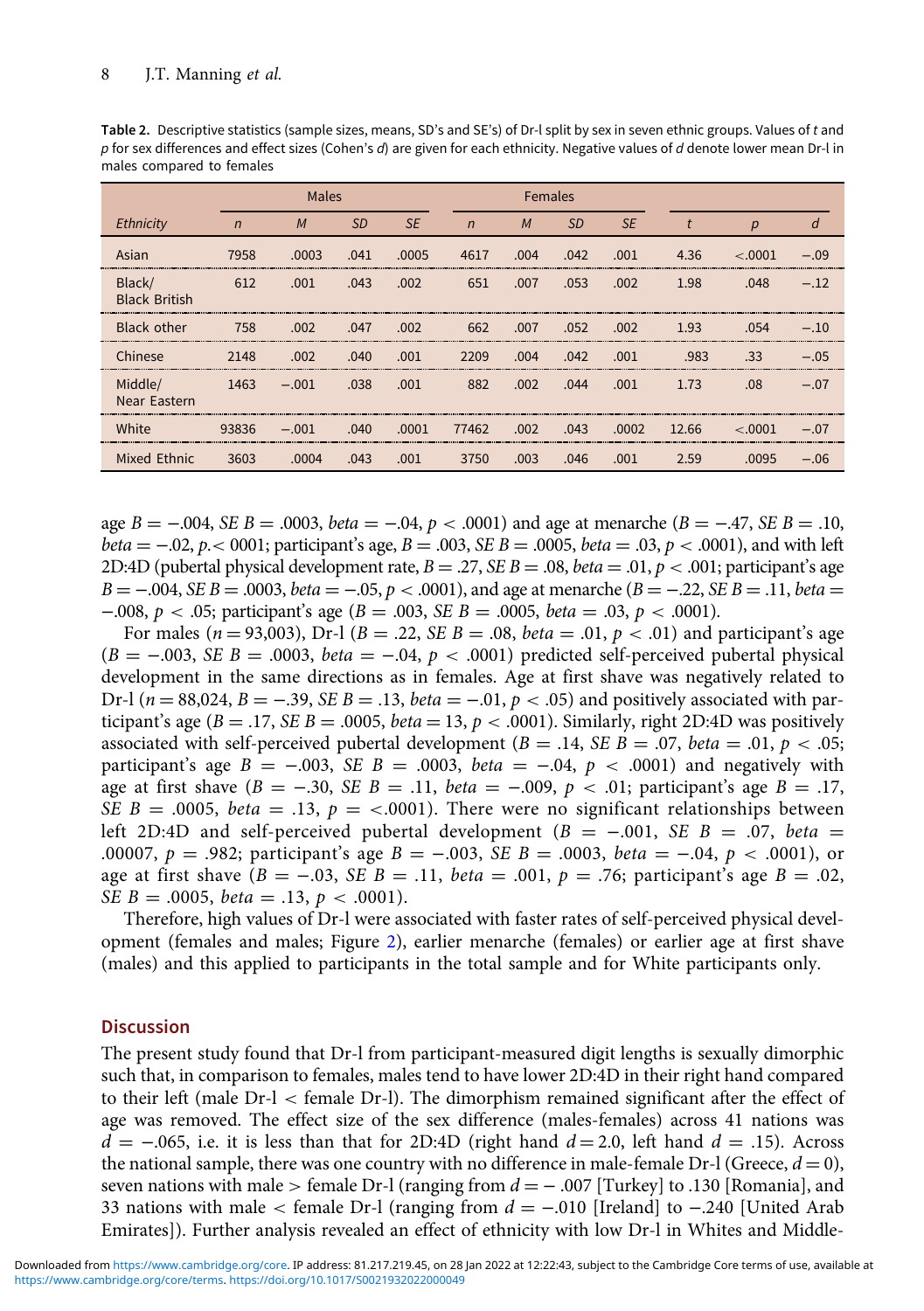<span id="page-8-0"></span>Table 3. Descriptive statistics (sample sizes, means, SD's and SE's) of Dr-l and sample sizes split by sex in 45 year groups (ages 13 years to 57 years)

|             |            | Males    |           |           | Females    |       |           |           |  |  |
|-------------|------------|----------|-----------|-----------|------------|-------|-----------|-----------|--|--|
| Age (years) | $\sqrt{n}$ | M        | <b>SD</b> | <b>SE</b> | $\sqrt{n}$ | M     | <b>SD</b> | <b>SE</b> |  |  |
| 13          | 882        | .003     | .057      | .002      | 1686       | .004  | .061      | .001      |  |  |
| 14          | 1583       | .003     | .056      | .001      | 2783       | .004  | .059      | .001      |  |  |
| 15          | 2551       | .001     | .052      | .001      | 4152       | .002  | .056      | .001      |  |  |
| 16          | 3673       | .0002    | .049      | .001      | 5638       | .004  | .052      | .001      |  |  |
| 17          | 3483       | .001     | .045      | .001      | 4342       | .004  | .050      | .001      |  |  |
| 18          | 4137       | $-.0003$ | .045      | .001      | 4589       | .002  | .047      | .001      |  |  |
| 19          | 4097       | .0004    | .044      | .001      | 4123       | .003  | .046      | .001      |  |  |
| 20          | 4541       | .0002    | .043      | .001      | 4487       | .002  | .044      | .001      |  |  |
| 21          | 5010       | $-.0004$ | .040      | .001      | 4527       | .004  | .046      | .001      |  |  |
| 22          | 4903       | $-.001$  | .039      | .001      | 4254       | .002  | .045      | .001      |  |  |
| 23          | 4940       | $-.0001$ | .040      | .001      | 4478       | .002  | .043      | .001      |  |  |
| 24          | 4930       | $-.0002$ | .038      | .001      | 4398       | .003  | .042      | .001      |  |  |
| 25          | 5224       | $-.001$  | .041      | .001      | 4462       | .003  | .043      | .001      |  |  |
| 26          | 4586       | $-.001$  | .039      | .001      | 4130       | .002  | .042      | .001      |  |  |
| 27          | 4339       | .0001    | .039      | .001      | 3573       | .002  | .043      | .001      |  |  |
| 28          | 4130       | .0003    | .038      | .001      | 3488       | .002  | .042      | .001      |  |  |
| 29          | 3848       | .00001   | .038      | .001      | 3189       | .002  | .039      | .001      |  |  |
| 30          | 3926       | $-.001$  | .039      | .001      | 3138       | .002  | .041      | .001      |  |  |
| 31          | 3248       | $-.001$  | .039      | .001      | 2551       | .001  | .038      | .001      |  |  |
| 32          | 3491       | $-.0002$ | .038      | .001      | 2713       | .001  | .040      | .001      |  |  |
| 33          | 3201       | $-.001$  | .040      | .001      | 2370       | .003  | .042      | .001      |  |  |
| 34          | 3169       | .001     | .037      | .001      | 2354       | .001  | .043      | .001      |  |  |
| 35          | 3220       | .0003    | .039      | .001      | 2200       | .002  | .042      | .001      |  |  |
| 36          | 2591       | $-.001$  | .039      | .001      | 1961       | .002  | .041      | .001      |  |  |
| 37          | 2403       | $-.001$  | .037      | .001      | 1843       | .001  | .038      | .001      |  |  |
| 38          | 2359       | $-.002$  | .039      | .001      | 1665       | .0003 | .043      | .001      |  |  |
| 39          | 2109       | $-.002$  | .037      | .001      | 1526       | .002  | .042      | .001      |  |  |
| 40          | 2369       | $-.0002$ | .039      | .001      | 1725       | .002  | .044      | .001      |  |  |
| 41          | 1781       | $-.002$  | .036      | .001      | 1390       | .002  | .041      | .001      |  |  |
| 42          | 1885       | $-.0002$ | .042      | .001      | 1315       | .003  | .043      | .001      |  |  |
| 43          | 1606       | $-.002$  | .038      | .001      | 1229       | .002  | .044      | .001      |  |  |
| 44          | 1649       | $-.001$  | .040      | .001      | 1196       | .003  | .045      | .001      |  |  |
| 45          | 1591       | $-.0002$ | .043      | .001      | 1165       | .001  | .044      | .001      |  |  |
| 46          | 1287       | $-.005$  | .040      | .001      | 1040       | .001  | .039      | .001      |  |  |
| 47          | 1413       | $-.0004$ | .039      | .001      | 1061       | .002  | .041      | .001      |  |  |

(Continued)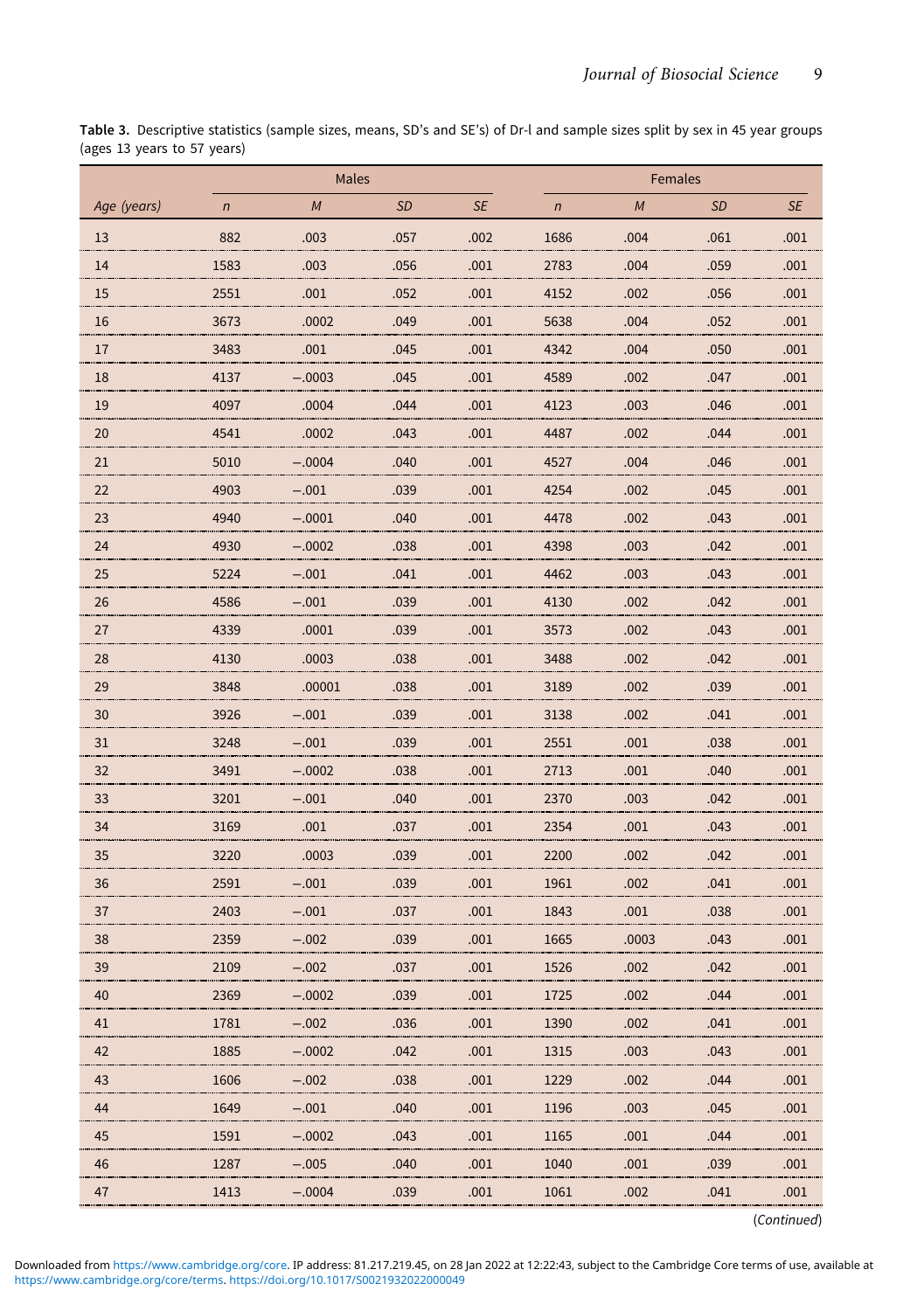## <span id="page-9-0"></span>10 J.T. Manning et al.

|  | Table 3. (Continued) |
|--|----------------------|
|  |                      |

|             |                                             | Males    |           |           |                                          | Females |            |           |
|-------------|---------------------------------------------|----------|-----------|-----------|------------------------------------------|---------|------------|-----------|
| Age (years) | $\sqrt{n}$                                  | M        | <b>SD</b> | <b>SE</b> | $\mathsf{n}$                             | M       | <b>SD</b>  | <b>SE</b> |
| 48          | 1192                                        | $-.001$  | .042      | .001      | 942                                      | .002    | .042       | 001       |
| 49          | 1145<br>,,,,,,,,,,,,,,,,,,,,,,,,,,,,,,,,,,, | $-.002$  | .042      | 001       | 827                                      | 002     | 051        | നറ        |
| 50          | 1362                                        | $-.001$  | .042      | .001      | 1019                                     | .002    | .047       | .001      |
| 51          | 917                                         | .002     | .042      | .001      | 712<br>,,,,,,,,,,,,,,,,,,,,,,,,,,,,,,,,, | .001    | .046       | .002      |
| 52          | 1038                                        | $-001$   | .042      | .001      | 732                                      | .004    | $\Omega$ 1 | 002       |
| 53          | 82                                          | .001     | .042      | .001      | 600                                      | നാ      | 044        |           |
| 54          | 761                                         | .002     | .046      | .002      | 601<br>                                  | നാ      | 043        |           |
| 55          | 819                                         | $-.001$  | .048      | .002      | 524                                      | .002    | .046       | നാ        |
| 56          | 696                                         | .001     | .047      | .002      | 450                                      | .005    | 044        | നറ        |
| 57          | 656                                         | $-.0005$ | .044      | .002      | 432                                      | .0001   | .041       | 002       |



Figure 2. The relationship between rightleft 2D:4D (Dr-l) and self-perceived physical development in males and females.

Eastern peoples, intermediate values among Asian and Chinese groups, and high Dr-l in Black participants. The self-perceived puberty rate was negatively correlated with the reported age at menarche in females ( $r = -.58$ ) and the age at first shave in males ( $r = -.38$ ). Menarche is a developmental milestone that may be more memorable than the first shave, and this may account for the sex difference in the strength of these associations. The self-perceived pubertal physical developmental rate was associated with Dr-l and onset of puberty (age at menarche/first shave) in both males and females. It is to be noted that the former measure of puberty timing is a relative one that may be more appropriate for comparisons within groups such as nations. It is less relevant to comparisons within ethnic groups. Age at menarche/first shave is an absolute variable that can be used across nations and ethnic groups. Therefore, the stability of the sex difference in Dr-l in both nations and ethnic groups is relevant to self-perceived and absolute rates of pubertal development.

A pattern of sexual dimorphism that is widespread across nations, independent of ethnic groups and age, and which correlates with the rate of physical development suggests Dr-l is a universal human marker for sex steroids. The evidence indicates that low Dr-l is associated with high T and low E, while high Dr-l correlates with low T and high E. In this regard, Dr-l shares many of its properties with 2D:4D. Whether it is also a correlate of prenatal sex steroids which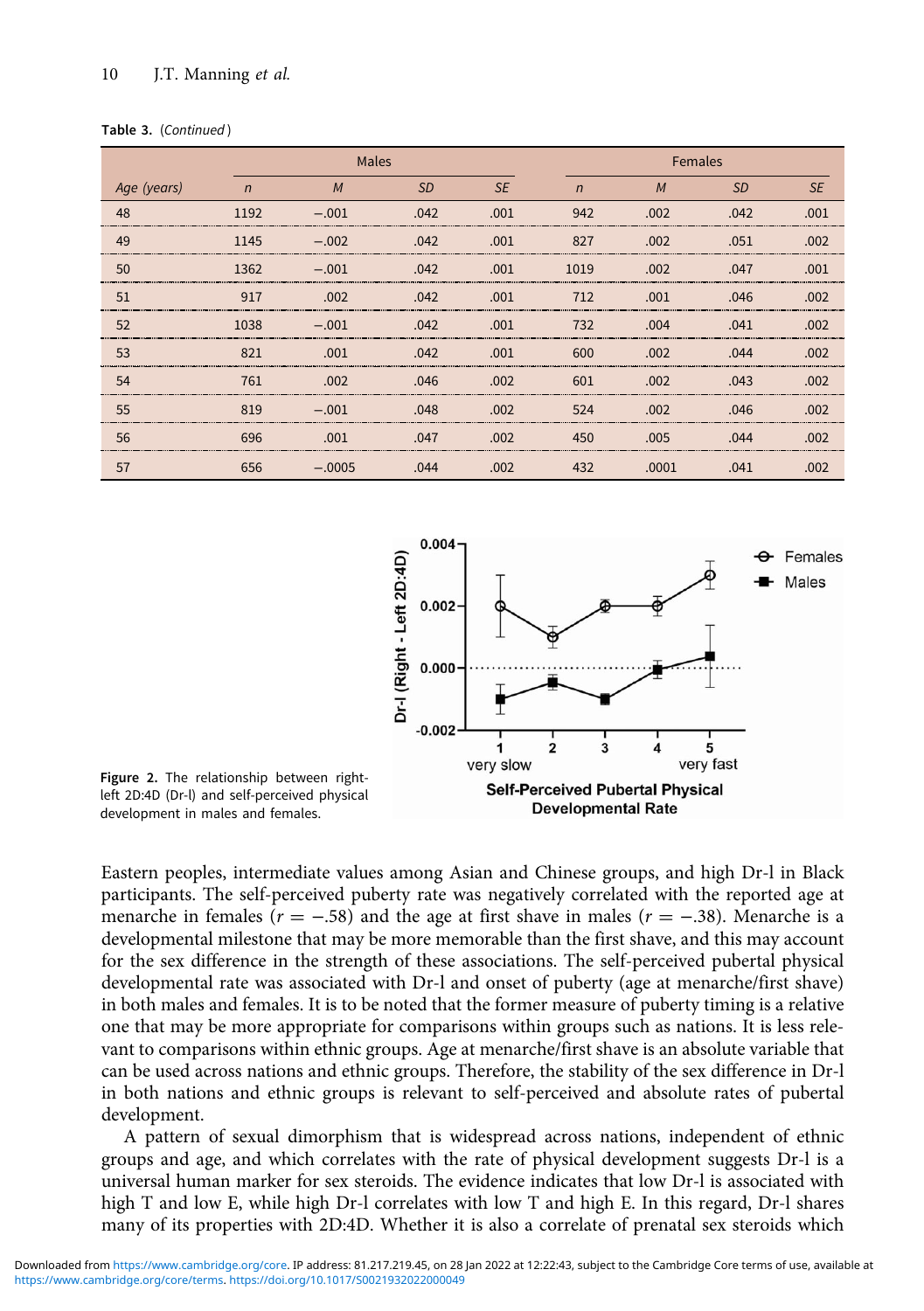retains its information across all age groups remains somewhat of an open question because the data of the present study did not extend to participants younger than 13 years. However, low Dr-l is linked to left-lateralized hand preference in Afro-Caribbean children (Manning et al., [2000\)](#page-11-0) in addition to a left-hand preference for writing across nations and ethnicities in the BBC internet study (Manning & Peters, [2009\)](#page-11-0). This suggests that Dr-l is an early correlate of sex-dependent behaviours that include handedness.

In addition to containing information about prenatal sex steroids, the Dr-l may also correlate with androgen production in challenging situations (Manning et al., [2014\)](#page-11-0). Thus, the organizational effects of early exposure to androgen and oestrogen may prime the endocrine system to respond to aggressive challenges. Such challenges may provoke short-term spikes of T which are themselves associated with increases in strength (Kilduff et al., [2013;](#page-11-0) Crewther et al., [2015;](#page-11-0) Crewther & Cook, [2019\)](#page-11-0). These situations are regularly met with during sporting encounters. Performance in aggressive contact sports (e.g. rugby) has been reported to be linked to Dr-l. Players with low Dr-l are often chosen from their squad to represent their first team and their nation and are prolific try scores (Bennett et al., [2010](#page-11-0)). Competitive situations, such as track races, also represent a challenge for which endurance is important. Low Dr-l has been reported to correlate with high maximal oxygen uptake (VO2max), high velocity at VO2max, and high maximum lactate concentration (Hill *et al.*, [2012](#page-11-0)). It is not known whether the association between Dr-l and such endurance measures is correlated with T changes in response to competitive challenges. A note of caution must be sounded here, in that links between Dr-l and androgen responses to challenge have not always been replicated (e.g. Ribeiro et al., [2016](#page-12-0)). Non-replication of links between Dr-l and sex-dependent traits may, in part, result from difficulties in accurately measuring Dr-l.

Experimenter-measured digit (2D or 4D) lengths show high repeatability, and error in measurement is very small in comparison to differences in digit length between individuals (Manning et al., [1998](#page-11-0)). For values of 2D:4D, the error is composed of that from 2D and 4D, and for Dr-l the error includes that from right 2D, right 4D, left 2D and left 4D. Simply put, it is difficult to accurately measure Dr-l. The problem is compounded when digit lengths are participant-measured rather than experimenter-measured. It is suggested that multiple measures of Dr-l be taken to reduce measurement error. For example, Hill et al. ([2012](#page-11-0)) considered the relationships between 2D:4D (right 2D:4D, left 2D:4D and Dr-l) and maximal oxygen uptake in a sample of teenage boys. Digit lengths were measured from photocopies taken three times over five months. The mean Dr-l (SD) of the three measurements was 0.014 (.024), i.e. the SD was considerably smaller than that from self-measurement of digit length in the present study  $(S_D)$ , males  $= .040$  to females  $=$  .043). The high SD values for the latter have probably arisen from elevated rates of random measurement errors. This is likely to attenuate the effect sizes reported from studies in which digit length is self-measured. Effect sizes may also be reduced by difficulties in recall of pubertal timing. Furthermore, the age when shaving commenced could be influenced by cultural expectations regarding the acceptability of facial shaving.

In conclusion, the current study found Dr-l to be sexually dimorphic (males < females) with a small effect size (male-female  $d = -.065$ ) which is likely to be attenuated by random measurement errors in the large self-measured sample. The sex difference was widespread across a sample of 41 nations, it was present within ethnic groups and it remained significant after the influence of age was removed. Concerning ethnicity, Dr-l differed across groups such that White and Middle-Eastern peoples had low Dr-l, intermediate values were found in Asian and Chinese participants and high values among Black people. Dr-l was positively associated with the self-perceived physical developmental rate during puberty in females and males and negatively with age at menarche (females) and first shave (males) in the total sample (including seven ethnicities) and the largest ethnic group (i.e. Whites). Collectively, these findings suggest that Dr-l, in common with 2D:4D (in particular right 2D:4D), is a negative correlate of prenatal T and a positive correlate of prenatal E. The organizational changes associated with prenatal sex steroids are thought to relate to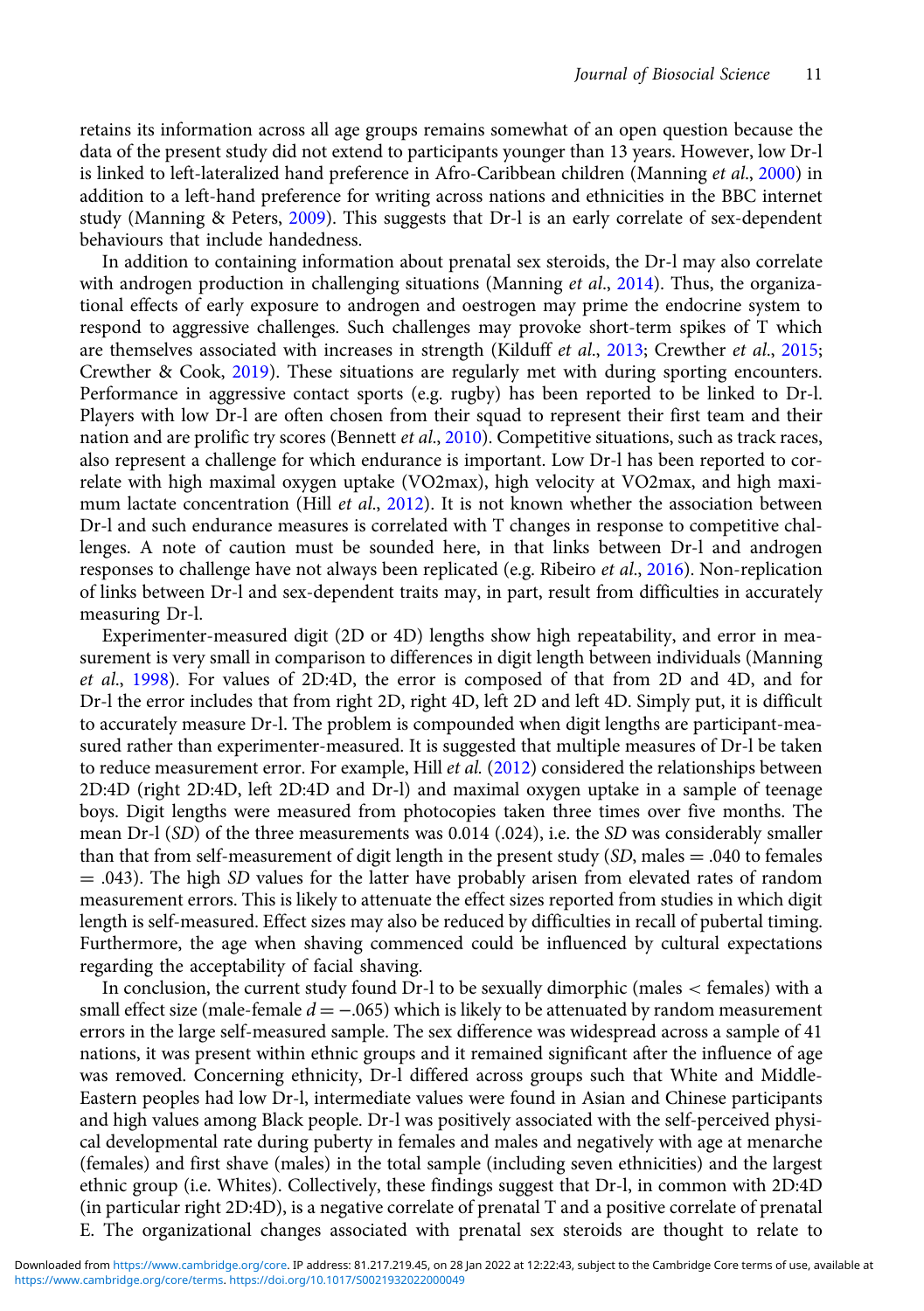<span id="page-11-0"></span>pubertal sex hormones that determine patterns of puberty. Consistent with this the authors have found evidence that Dr-l relates positively to the self-perceived speed of pubertal development. Further work is necessary to establish whether, in common with right 2D:4D, Dr-l is established prenatally and is stable during development from birth to 12 years.

## Disclosure Statements.

Funding. This research received no specific grant from any funding agency, commercial entity, or not-for-profit organization.

Conflict of interest. The authors have no conflicts of interest to declare.

Ethical approval. The authors assert that all procedures contributing to this work comply with the ethical standards of the relevant national and institutional committees on human experimentation and with the Helsinki Declaration of 1975, as revised in 2008.

# References

- Baxter A, Wood EK, Witczak LR, Bales K and Higley JD (2020) Sexual dimorphism in Titi monkeys' digit (2D:4D) ratio is associated with maternal urinary sex hormones during pregnancy. Developmental Psychobiology 62(7), 979–991.
- Bennett M, Manning JT, Cook CJ and Kilduff LP (2010) Digit ratio (2D:4D) and performance in elite rugby players. Journal of Sports Science 28(13), 1415–1421.
- Breedlove SM (2010) Minireview: Organizational hypothesis: instances of the fingerpost. Endocrinology 151(9), 4116-4122.
- Cohen-Bendahan CCC, van de Beek C and Berenbaum SA (2005) Prenatal sex hormone effects on child and adult sex-typed behavior: methods and findings, Neuroscience & Biobehavioral Reviews 29(2), 353–384.
- Crewther B, Cook C, Kilduff L and Manning JT (2015) Digit ratio (2D:4D) and salivary testosterone, oestradiol and cortisol levels under challenge: Evidence for prenatal effects on adult endocrine responses. Early Human Development 91(8) 451–456.
- Crewther BT and Cook CJ (2019) The digit ratio (2D:4D) relationship with testosterone is moderated by physical training: Evidence of prenatal organizational influences on activational patterns of adult testosterone in physically-active women. Early Human Development 131, 51–55.
- Dela Cruz C and Pereira OCM (2012) Prenatal testosterone supplementation alters puberty onset, aggressive behavior, and partner preference in adult male rats. Journal of Physiological Sciences 62(2), 123-131.
- Hill R, Simpson B, Millet G, Manning J and Kilduff L (2012) Right-left digit ratio (2D:4D) and maximal oxygen uptake. Journal of Sports Sciences 30(2) 129–134.
- Hönekopp J and Watson S (2010) Meta-analysis of digit ratio 2D:4D shows greater sex difference in the right hand. American Journal of Human Biology 22(5), 619–630.
- Kimura D (1994) Body asymmetry and intellectual pattern. Personality Individual Differences 17(1), 53-60.
- Kilduff L, Cook CJ, Bennett M, Crewther B, Bracken RM and Manning J (2013) Right-left digit ratio (2D:4D) predicts free testosterone levels associated with a physical challenge. Journal of Sports Sciences 31(6), 677–683.
- Manning JT (2002) Digit Ratio: a Pointer to Fertility, Behavior and Health. New Brunswick, New Jersey, London: Rutgers University Press.
- Manning JT (2011) Resolving the role of prenatal sex steroids in the development of digit ratio. Proceedings of the National Academy of Sciences USA 108(39), 16143–16144.
- Manning JT, Scutt D, Wilson J and Lewis-Jones DI (1998) The ratio of 2nd to 4th digit length: a predictor of sperm numbers and concentrations of testosterone, luteinizing hormone and oestrogen. Human Reproduction 13(11), 3000–3004.
- Manning JT, Churchill AJ and Peters M (2007) The effects of sex, ethnicity, and sexual orientation on self-measured digit ratio (2D:4D). Archives of Sexual Behavior 36(2), 223–233.
- Manning JT and Fink B (2008) Digit ratio (2D:4D), dominance, reproductive success, asymmetry, and sociosexuality in the BBC Internet Study. American Journal of Human Biology 20(4), 451–61.
- Manning JT, Trivers RL, Thornhill R and Singh D (2000) The 2nd:4th digit ratio and asymmetry of hand performance in Jamaican children. Laterality 5(2), 121–132.
- Manning JT and Fink B (2011) Is low digit ratio linked with late menarche? Evidence from the BBC internet study. American Journal of Human Biology 23(4), 527–533.
- Manning JT and Peters M (2009) Digit ratio (2D:4D) and hand preference for writing in the BBC Internet Study. Laterality 14(5), 528–540.
- Manning J, Kilduff L, Cook C, Crewther B and Fink B (2014) Digit ratio (2D:4D): a biomarker for prenatal sex steroids and adult sex steroids in challenge situations. Frontiers in Endocrinology 5, 9.
- Matchock RL (2008) Low digit ratio (2D:4D) is associated with delayed menarche. American Journal of Human Biology 20(4), 487–489.